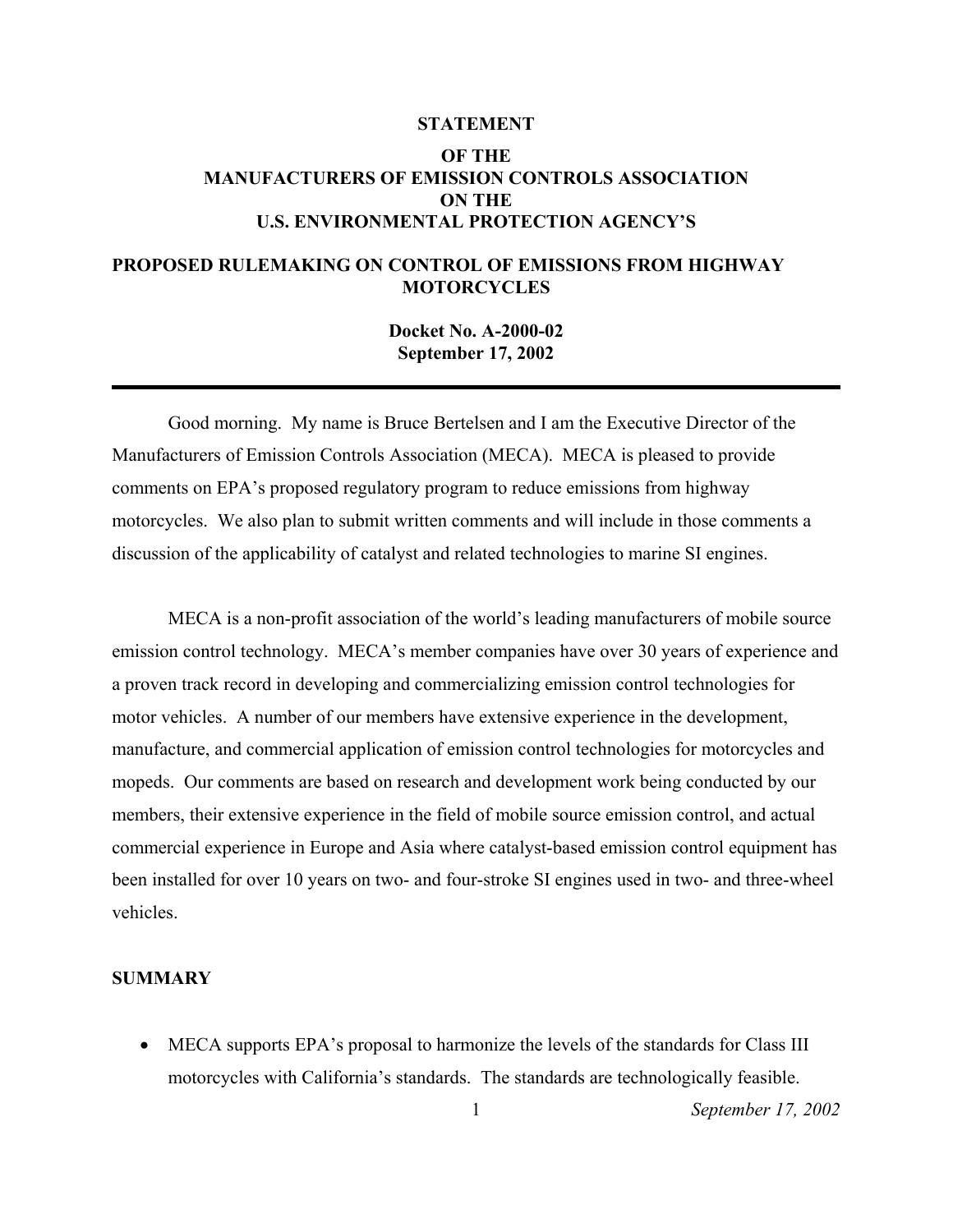- MECA believes, however, that EPA should also harmonize with California's implementation date of 2008 for the Tier 2 standards, rather than delaying implementation by two years.
- EPA's proposed standards for Class I and Class II motorcycles could be strengthened by adopting standards that are based on the control capabilities of proven catalyst technology. One possible approach would be commit to harmonize the U.S. standards for Class I and Class II motorcycles with the European Commission's 2006 standards.
- MECA believes EPA's suggestion of extending the useful life requirements up to 40,000 km for Class III motorcycles is technologically feasible. Catalyst technology can be applied to help Class III motorcycles meet emission standards for extended periods.
- MECA recommends that EPA establish Blue Sky Standards in the range of 0.4  $g/km$ HC+NOx for Class III and 0.5 g/km HC for Class I and II motorcycles to promote the technology development of and provide opportunities for additional emission control from highway motorcycles.

# **DISCUSSION**

Catalyst technology is well developed for highway motorcycle application in the U.S. As discussed below, catalyst technology combined with improvements in engine and fuel delivery system design has been applied to two- and three-wheel vehicles powered with spark-ignited two- and four-stroke engines for a number of years throughout the world and has provided significant emission reductions of HC+NOx, CO, and, in the case of two-stroke engines, PM emissions. Objections to applying catalyst technology to two- and four-stroke motorcycles have included durability, packaging constraints, safety, performance, and cost of the systems. Actual commercial experience with both two-stroke and four-stroke two-wheel vehicles has demonstrated that all of these concerns are easily addressed.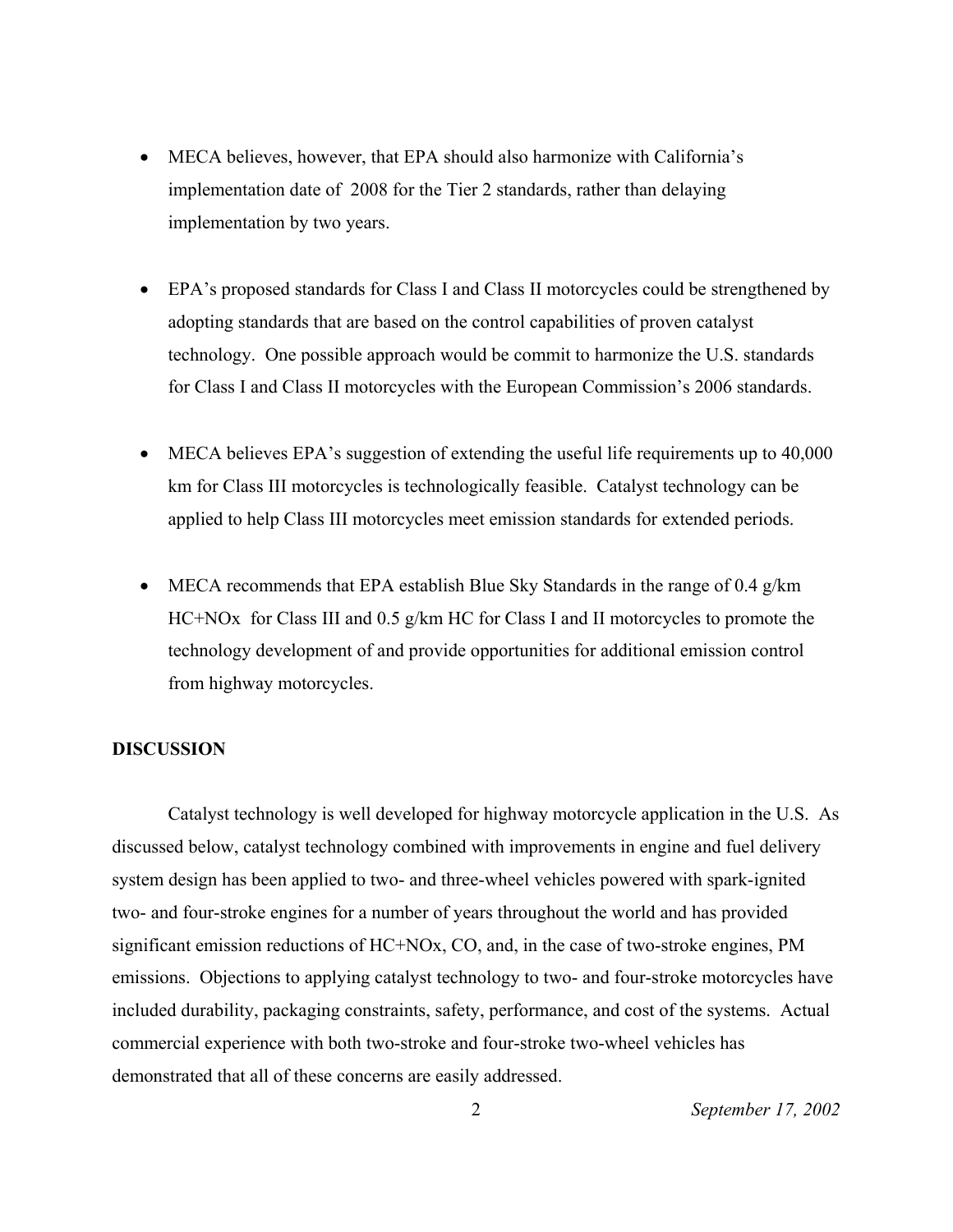## **Background**

*Catalyst Experience on Motorcycles* -- Catalyst technology has been utilized successfully on motorcycles and mopeds for over 10 years. During that time, over 15 million two- and threewheel vehicles have been equipped with catalyst systems. Taiwan was the first country to establish catalyst-based standards in 1992 and it subsequently tightened its standards twice more in the 1990s. Based on the resounding success of Taiwan's pioneering program and the effective performance of catalyst technology, other countries around the world have adopted or are planning to adopt control programs based on the use of catalyst technology, including Thailand, India, Malaysia, China, Japan, and countries in the European Union. Also, as EPA points out in its proposal, catalyst technology has been employed in some applications on both small twostroke engines and large four-stroke engines.

*Catalyst Emission Control Capabilities* -- Catalyst technology applied to two-stroke motorcycles and mopeds has demonstrated a capability of reducing emissions in the range of 50- 60 percent for HC and 50-80 percent for CO, as reported in SAE Paper No. 2001-01-3814. If secondary air injection is used, control efficiencies in excess of 90 percent for both HC and CO can be achieved.For four-stroke engines, a three-way catalyst can achieve in excess of 90 percent HC+NOx and CO emissions.

*Catalyst Durability* – MECA member companies are designing and manufacturing catalyst technologies to successfully meet demanding durability requirements throughout the world. Catalyst technology has demonstrated outstanding durability on two-stroke engines, as shown in Figure 1, and on four-stroke SI engines as well. Indeed, catalyst manufacturers supplying the motorcycle market in Asia note that it is not uncommon for the two-stroke engine to fail before the catalyst.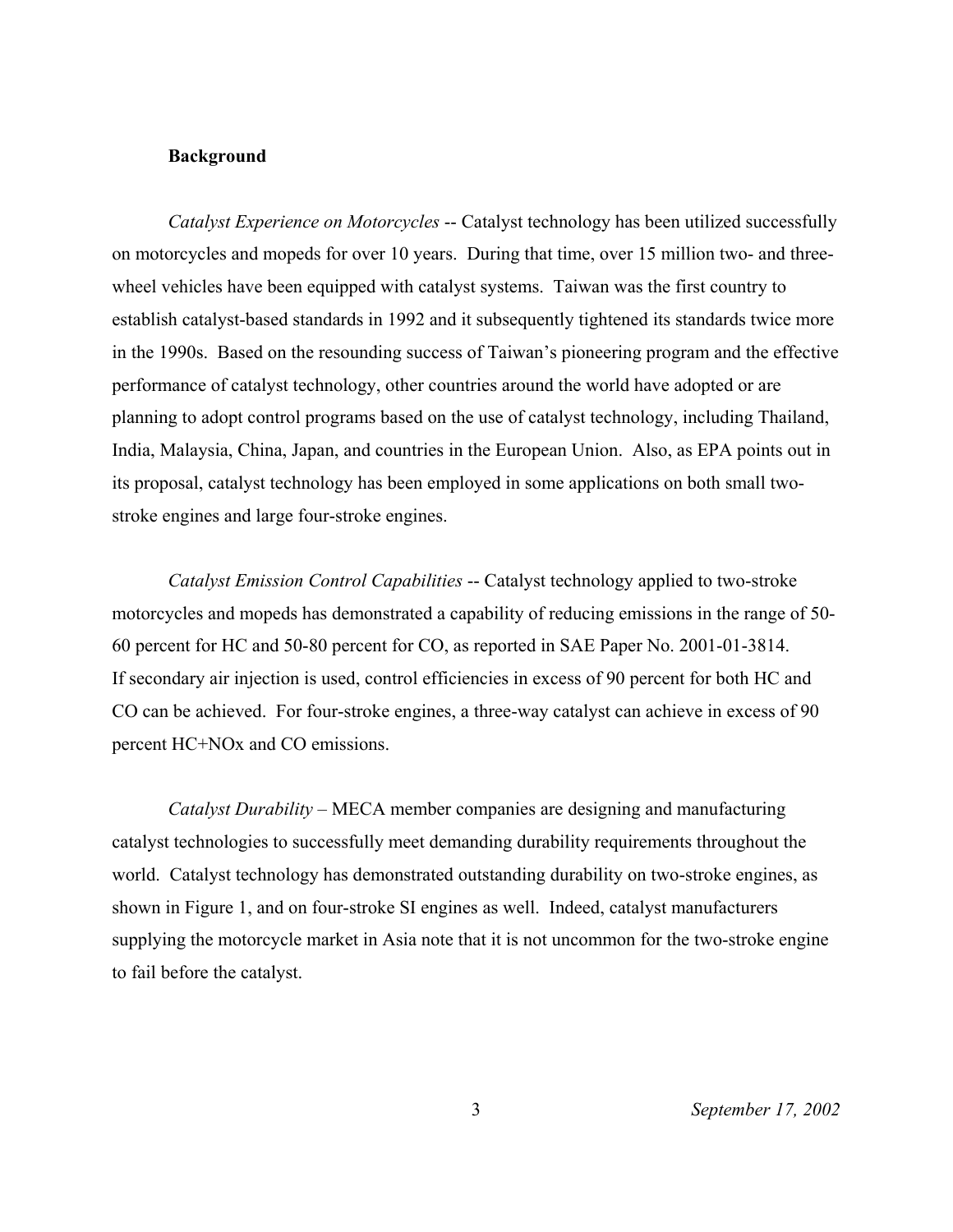# Figure 1 Two-Stroke Catalyst Durability Over the Indian Drive Cycle (ref. SAE Paper 2001-01-0003)



 Four-stroke engine durability for motorcycles under similar aging and test evaluation conditions is expected to be as good or even better than that demonstrated in Figure 1 for twostroke engines for the reason that lower engine-out emissions are associated with four-stroke engines and also because four-stroke engines have more advanced engine designs and fuel metering control.

To meet rigorous durability requirements experienced in actual use, catalyst technology is subjected to demanding catalyst aging and physical integrity evaluations. These tests include on-road durability demonstrations, bench testing where the catalyst-equipped engines are operated at wide open throttle for 100 hours, and/or hot vibration physical integrity tests in which the catalyst housing is subjected to cold water quenching and over 100 G force of vibration over extended periods of time (typically in the range of 100 hours). These durability tests are many times more severe than the operating conditions that a motorcycle would typically experience even under the most extreme actual operating conditions.

4 *September 17, 2002*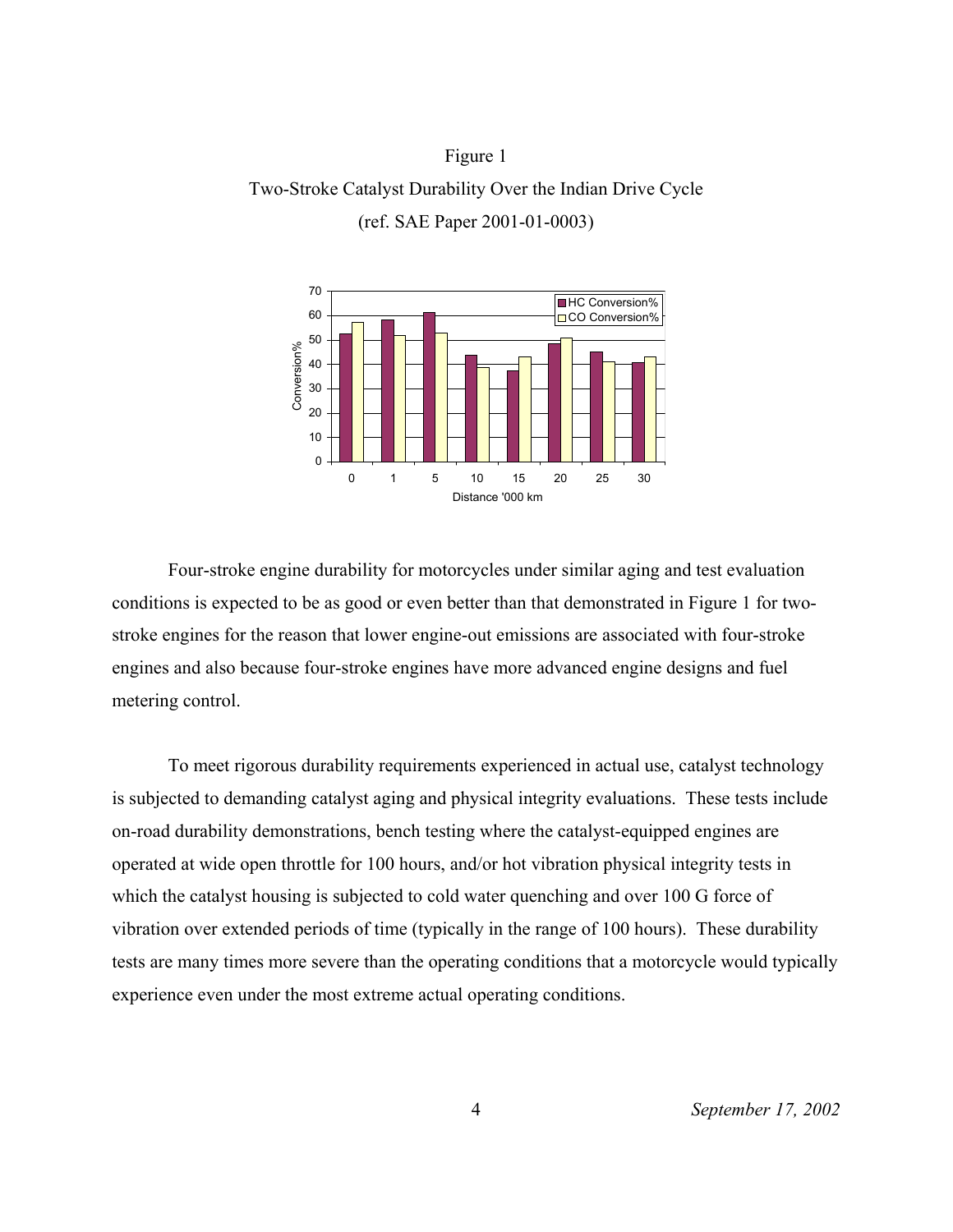*Control System Packaging/Impact on Performance* – Some have argued that catalyst systems cannot be readily utilized on motorcycles because of packaging constraints associated with the limited space available on the vehicle to install the device, the greater space velocity through the catalyst compared to an automobile traveling at the same speed, and the potential backpressure build-up that could adversely affect performance. Packaging is an engineering challenge, but experience in related applications has clearly demonstrated that these challenges can be met. This is demonstrated by the fact that catalyst technology has been successfully designed, packaged, and equipped on over 15 million motorcycles worldwide.

Catalyst formulations and substrate designs have been developed, and continue to advance, which maximize emission control performance for small and larger SI engines like those used on motorcycles while minimizing the impact on backpressure and vehicle performance (see e.g., SAE Paper Nos. 2001-01-1821 and 2001-01-3814). A wide variety of concepts have been commercially applied to address the issue of limited space available on smaller vehicles. For example, in the case of on-road motorcycles and mopeds, packaging techniques have included placing the catalyst within the muffler system, mounting the catalyst close to the manifold, and using catalyst-coated plates and tubes, including flexible tube designs for exhaust pipes. These types of packaging strategies do not add any volume or complexity to the vehicle.

*Operator Safety* – Contrary to the claims of some, catalyst-based systems can be easily and safely applied to motorcycles. Indeed, the 10 year experience with on-road motorcycles and mopeds is proof of this fact. The countries that have successfully implemented catalyst-based regulatory programs have not identified any special safety issues associated with the use of catalyst technology on motorcycles and mopeds in real world applications. This fact is particularly significant given that it is not uncommon in India or Southeast Asia for catalystequipped motorcycles to carry two to four riders in all manner of attire.

5 *September 17, 2002*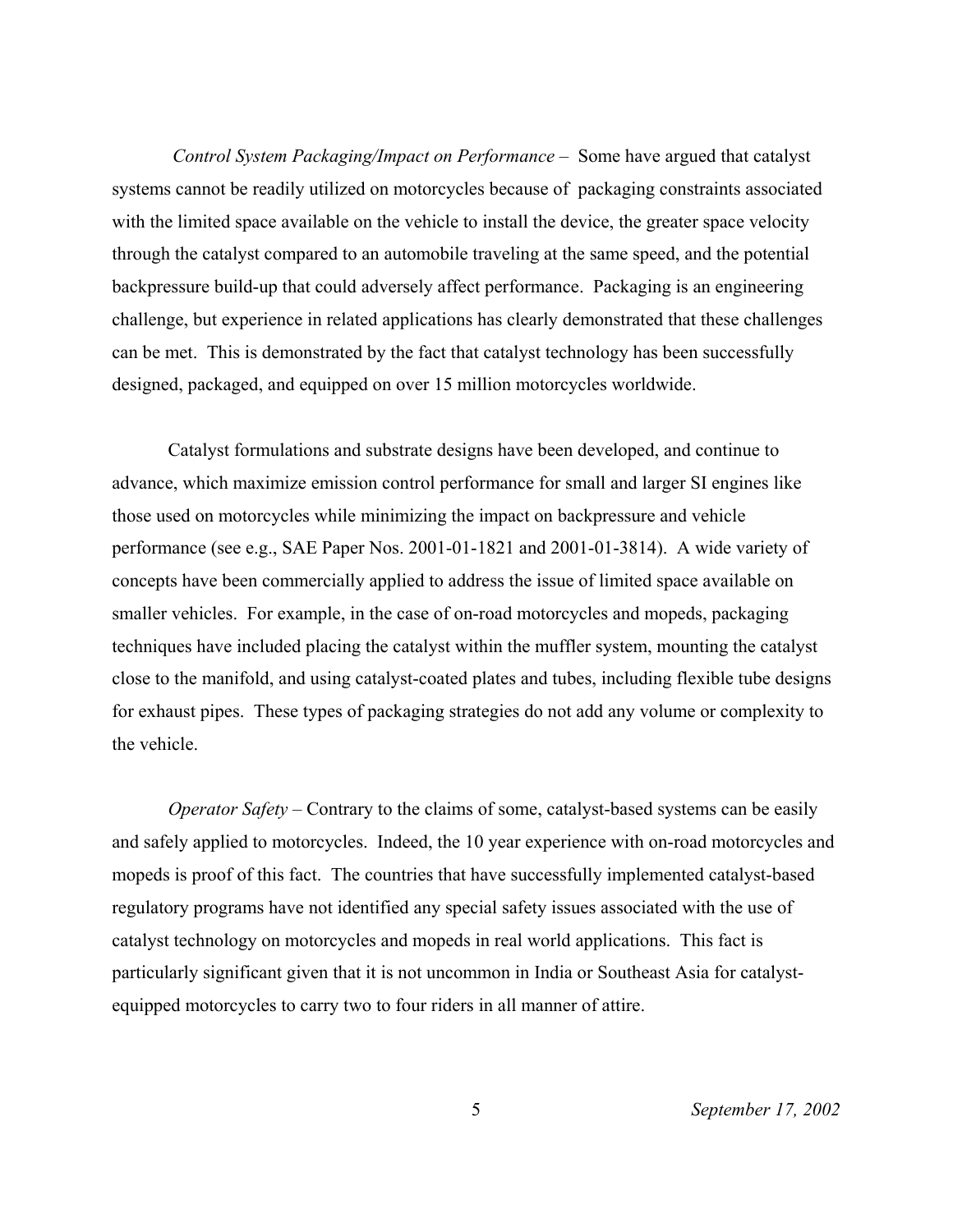*Costs* – Catalyst technology can be cost-effectively applied to highway motorcycles. Certainly, the cost of catalyst technology presented no roadblock to adopting or implementing catalyst-based motorcycle and moped standards in countries such as Taiwan, Thailand, China, and India where per capita income is much less than in the United States. Experience in countries with motorcycle emission control programs has shown that the costs of catalyst-based systems range from as low as \$5 to up to about \$100, depending on a variety of factors including the engine size, level of engine out emissions, level of the standards, packaging considerations, and the sales volume of catalyst systems.

### **Proposed Class III Standards**

MECA supports EPA's proposal to harmonize the level of the federal standards for Class III motorcycles with California's standards, but we believe delaying the implementation date for the Tier 2 standards by two years is unnecessary. With regard to the Tier 2 standards, EPA notes in the proposal that one manufacturer has already been certified at levels meeting the 2008 California Tier 2 standard. Given the extensive experience and proven track record of catalyst technology in motorcycle applications, the continuing advances in automotive catalyst technology, which EPA rightfully points out can be applied to motorcycle applications, and the six-year lead time before the California Tier 2 standards go into effect, delaying the federal Tier 2 standards an additional two years cannot be justified on the basis of technological feasibility.

As EPA notes in the proposal, ARB will review in 2006 the technological progress in meeting the 2008 California Tier 2 standards and EPA will actively participate in that process. If EPA should conclude based on that review that manufacturers will be unable to meet the Tier 2 standards nationwide in 2008, the Agency could at that time propose a delay in implementing the federal Tier 2 standards.

MECA also believes EPA's suggestion to extend the useful life requirements for Class III motorcycles to 40,000 km is technologically feasible. As discussed above, catalyst technology has demonstrated excellent durability in motorcycle applications. In automotive applications,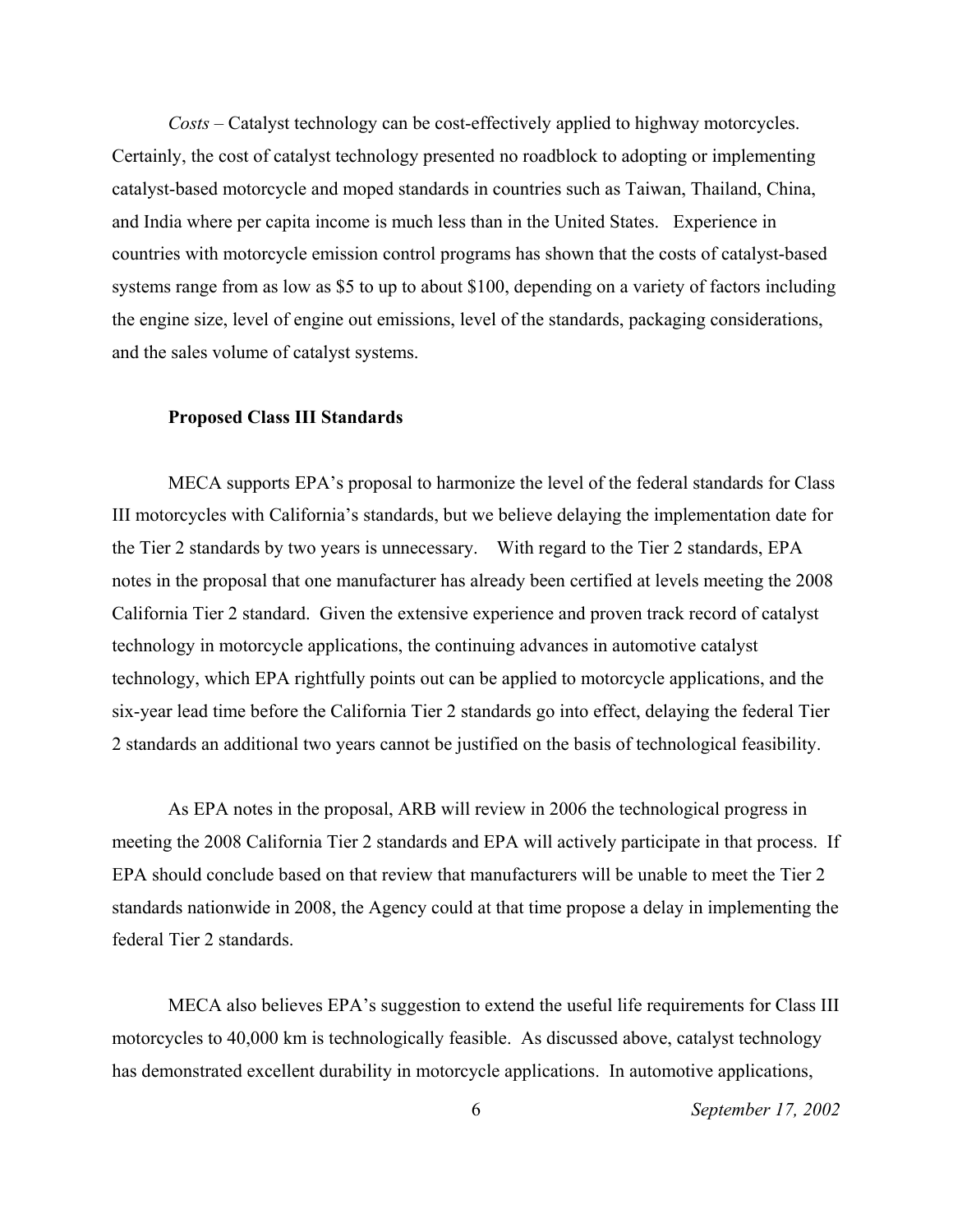catalyst technology is now being installed on vehicles with useful life requirements up to 150,000 miles (250,000 km) or more. Advanced catalyst technology developed for cars and light trucks is also available for motorcycle applications.

### **Class I and II Standards**

EPA proposes that the emission standards for Class I and Class II motorcycles meet in 2006 the standards that have been in place in California since 1982. EPA notes that "virtually all Class I and Class II engines already meet and certify to the California standards." EPA also states, and MECA concurs, that catalyst technology is not expected to be needed for four-stroke motorcycles to comply. If future standards were based on the capability of employing catalyst technology on Class I and Class II motorcycles, HC+NOx could be further reduced by anywhere from 50 to greater than 90 percent. Catalyst technology is already being applied and has demonstrated its effectiveness on motorcycles in the Class I and Class II engine categories in Asia and elsewhere. MECA recommends that EPA, at a minimum, consider harmonizing the emission standards for Class I and Class II motorcycles with the European 2006 standards.

## **Voluntary Low Emission Standards**

MECA recommends that EPA adopt Blue Sky Standards in the range of 0.4 g/km HC+NOx for Class III and 0.5 g/km HC for Class I and II motorcycles to promote the technology development of and provide opportunities for additional emission control from highway motorcycles. Catalyst and related technologies have continued to advance since California adopted the Tier 2 0.8 g/km HC+NOx standard in 1998.

MECA believes that by combining the advances in engine/fuel management and catalyst technology that can be applied to motorcycle engines such a level could be achieved. By applying catalyst technology to Class I and Class II motorcycles engines, a 50 percent reduction in HC emissions could easily be achieved.

Motorcycle manufacturers with a commitment to providing low emitting motor vehicle